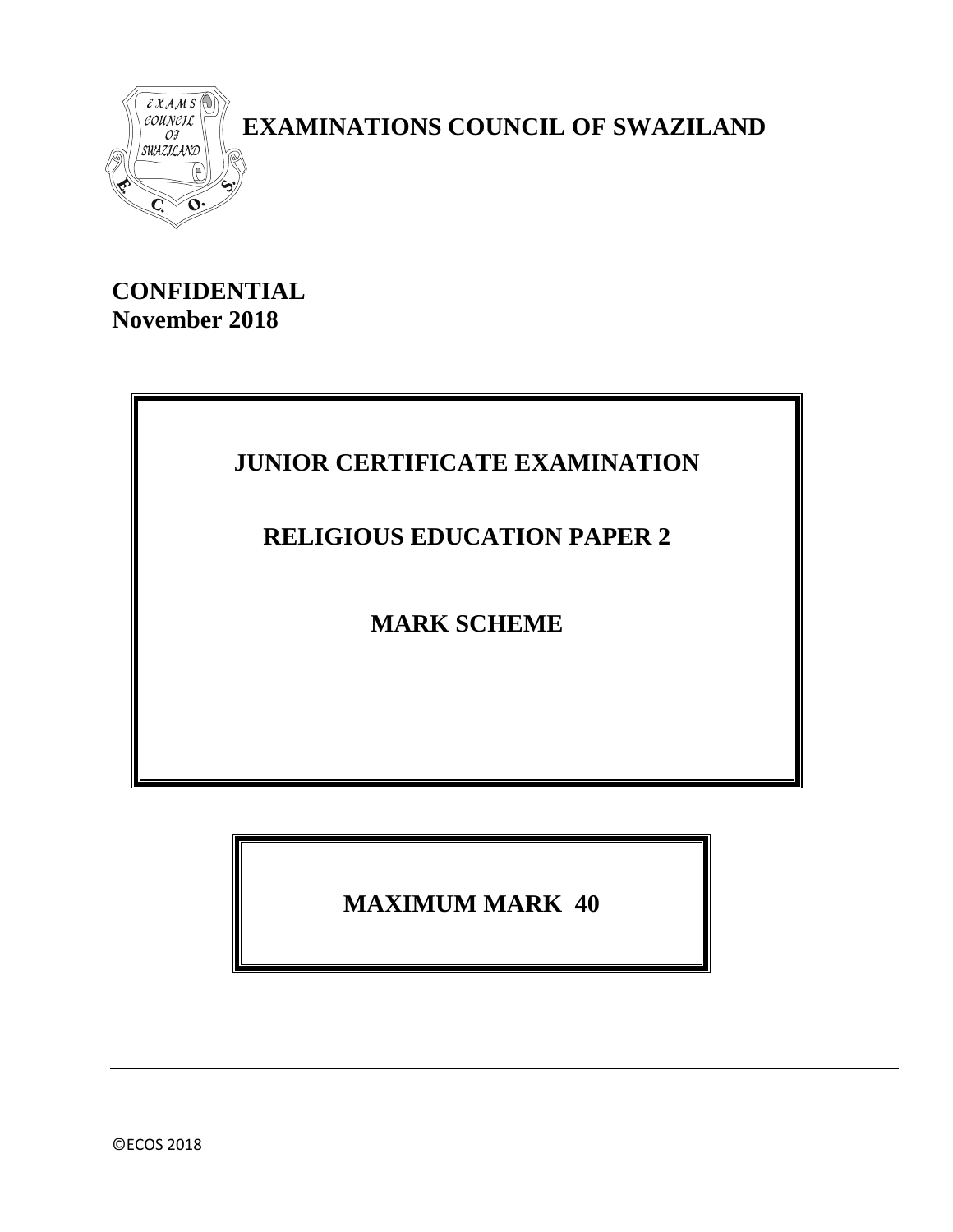#### **QUESTION 1**

| (a) "Woman I do not know him" Luke 22:57 |                                                                                                                                                                                                                                                |       |  |  |
|------------------------------------------|------------------------------------------------------------------------------------------------------------------------------------------------------------------------------------------------------------------------------------------------|-------|--|--|
| (i)                                      | Describe what happened immediately Peter denied Jesus                                                                                                                                                                                          | [4]   |  |  |
|                                          | Cock crowed; Jesus turned and look at Peter; Peter remembered the words of Christ; Peter went out<br>and cried bitterly                                                                                                                        |       |  |  |
|                                          | (ii) What Christian advise would you give Peter after his action                                                                                                                                                                               | $[2]$ |  |  |
|                                          | There is no sin that God cannot forgive; God still loves you ; ask for God's forgiveness                                                                                                                                                       |       |  |  |
|                                          |                                                                                                                                                                                                                                                |       |  |  |
|                                          | (b) (i) Explain why Jesus was brought before the Sanhedrin for trial.                                                                                                                                                                          | $[4]$ |  |  |
|                                          | He was claiming to be the Son of God; he had said he would destroy the temple and rebuild it in 3 days;                                                                                                                                        |       |  |  |
|                                          | they said he taught people to disobey the law of Moses                                                                                                                                                                                         |       |  |  |
|                                          | (c) What can be learnt about Jesus from his trial before the Sanhedrin?                                                                                                                                                                        | $[1]$ |  |  |
|                                          | Never lost faith; he did not give up; showed commitment/was a spiritual Messiah not political                                                                                                                                                  |       |  |  |
|                                          | Messiah/was willing to sacrifice himself for the sake of humankind.                                                                                                                                                                            |       |  |  |
|                                          | (d) Jesus predicted that Simon Peter would deny knowing him three times before dawn. Do you think Peter's<br>action of denying Christ was justified? Give reasons for your answer and show you have thought about<br>different points of view. |       |  |  |

 YES: Fulfilment of Jesus predictions; Peter was also human had mistakes NO: Christ had warned him; never trusted Christ; had little faith

### **QUESTION 2**

**(a)**

### **(i) Describe the baptism of Jesus** [4]

John first refused to baptize Jesus saying that Jesus was superior than him; after baptism he went out up from water; Spirit of God descended like a dove alighting on him; voice came from heaven, "this is my beloved son with whom I am well pleased"

#### **(ii) Name two groups of people that came to John for baptism**.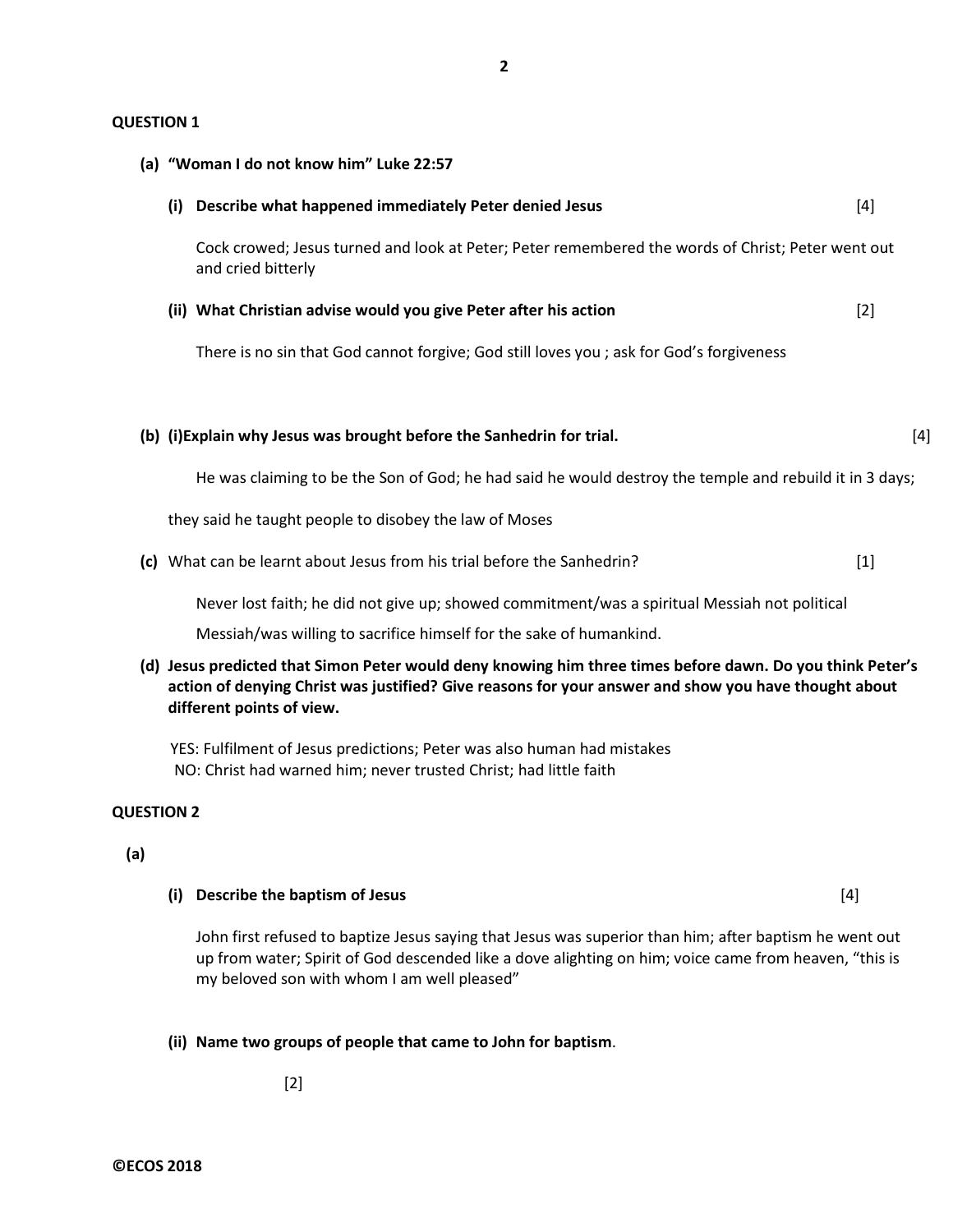Tax collectors, soldiers, Pharisees

**(b)**

|     |                   | (i) Explain why it is important for Christians to be baptized.                                                                                                               | $[4]$ |
|-----|-------------------|------------------------------------------------------------------------------------------------------------------------------------------------------------------------------|-------|
|     |                   | To emulate Jesus; to be a full member of the church; to demonstrate outwardly their inward faith.                                                                            |       |
|     |                   | (ii) Give one lesson that can be learnt from the temptations of Jesus.                                                                                                       | $[1]$ |
|     |                   | All Christians are tempted to do what is wrong; Christians do not have to submit to temptation;<br>Christians have to rely on scripture to conquer the devil.                |       |
|     |                   | (c) Temptations make the believer to be strong in the faith. How far do you agree? Give reasons for your<br>answer and show you have thought about different points of view. | [4]   |
|     |                   | Yes: Able to conquer the devil; experiences God's help and power                                                                                                             |       |
|     |                   | NO: Can make one fall; backslide; can overcome the person                                                                                                                    |       |
|     | <b>QUESTION 3</b> |                                                                                                                                                                              |       |
| (a) |                   | (i) Mention two things that could have made the father of the prodigal son to forgive his son<br>Luke 15:8-10                                                                | $[2]$ |
|     |                   | Love; belief in forgiveness                                                                                                                                                  |       |
|     |                   | (ii) What Christian advise would you give to people who do not forgive?                                                                                                      | $[4]$ |
|     |                   | Forgive so that God may forgive you; Everyone is a sinner; Christ forgives us daily; Love your<br>Enemy                                                                      |       |
| (b) | (i)               | Mention one act the father of the prodigal son did to show that he had forgiven his son                                                                                      | $[1]$ |
|     |                   | Kissed him; kill a fattened cattle for a feast; gave son robe, ring, sandals                                                                                                 |       |
|     |                   | (ii) What can be learnt from the attitude of the prodigal son when he returned home?                                                                                         |       |
|     |                   | $[4]$                                                                                                                                                                        |       |

Repentance; humbleness; willingness to own up